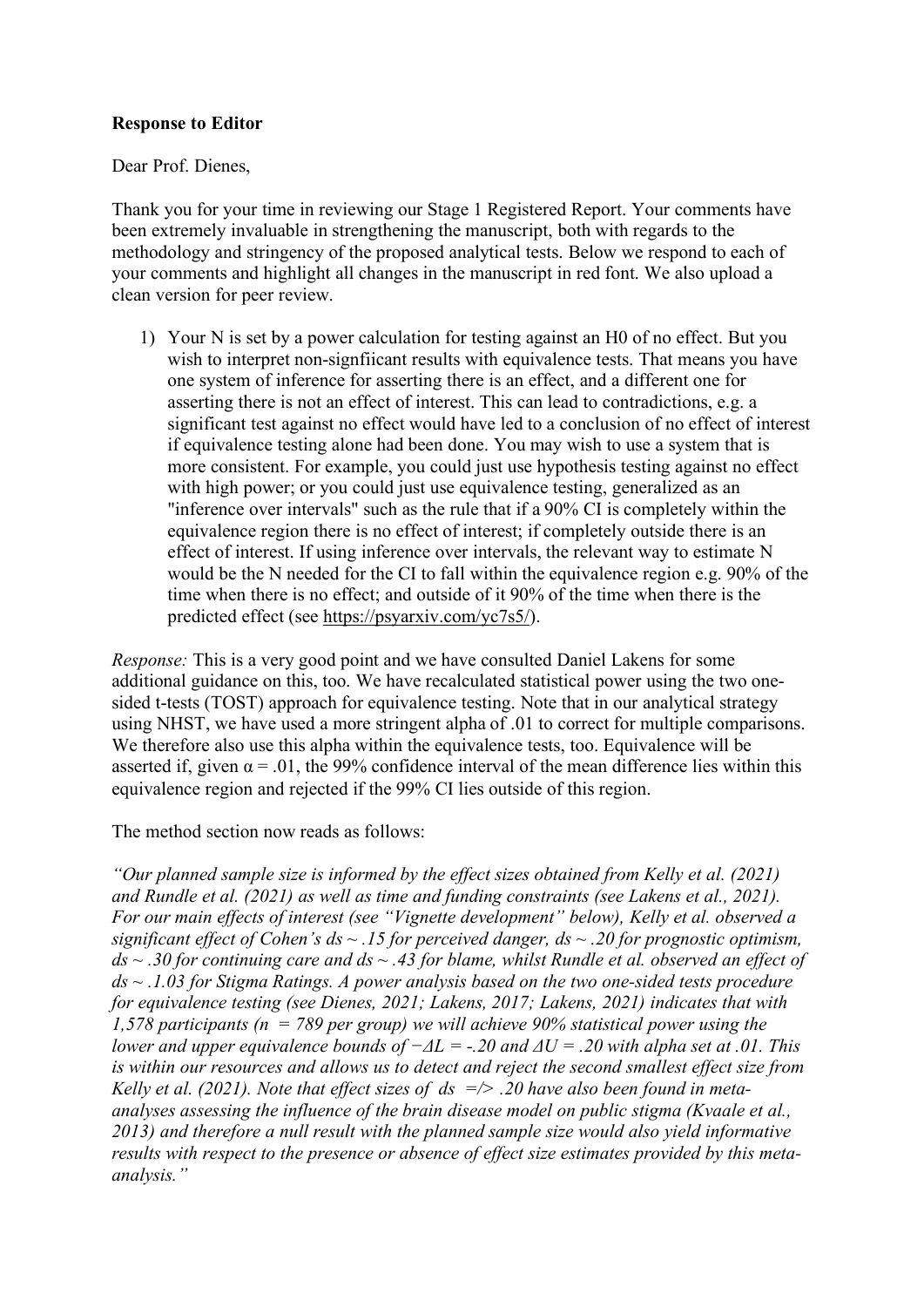2) You define  $d = 0.2$  as your minimal effect of interest. Why wouldn't  $d = 0.11$  be of relevance to the theory being true, given you cite such an effect as one obtained in past studies and taken seriously I presume as an effect of interest? Is there really the same minimal effect of interest for all contrasts and DVs? (THat would imply that e.g. all DVs have the same reliability.) (See paper just referenced.)

*Response:* Please note that in Kelly et al. (2021) the smallest effect size observed was  $d = .15$ for perceived danger, and not .11 – we have updated this within the manuscript. However, your important point still stands:

We are bound by funding and resource constraints for this project, which has informed our power analyses. Using a lower and upper equivalence bound of *d* = .20 will provide 90% statistical power to detect the second smallest effect size observed in Kelly et al. (2021) and all other observed effects in both Kelly et al. and Rundle et al. (2021); in other words, we have statistical power to **detect four out of the five significant effect sizes** observed in these two studies. We have also changed our alpha level from .05 to .01 to correct for multiple comparisons, which requires more participants (and associated funding). With 90% power,  $-\Delta L$  = -.20 and  $\Delta U$  = .20, and alpha set at .01, we will require 1,578 participants, which is just within our funding resources. If we power based on  $d = 0.15$ , in comparison, we will require 2,804 participants, which is unfortunately not within our available resources. If an effect around  $d = 0.15$  is indeed found, then the equivalence test is likely to suggest that our data is inconclusive. In this case, we will ensure that our discussion does not go beyond the data, suggesting that future research is (a) required to further assess how the labels and models used to describe problematic substance use influence perceived danger and (b) to evaluate what effect sizes would be deemed practically meaningful (see recent discussions by Anvari et al., 2021). In addition, a previous meta-analysis has found effect sizes of Cohen's *d*   $=$   $\sim$   $/$   $\ge$  .20 (Kvaale et al., 2013), which we would have sufficient power to detect. We have updated Table 1 in the manuscript as a response to this comment.

3) You say main effects will be followed by Bonferroni corrected t-tests; I am not sure what these would be given  $df = 1$  for all main effects. Specify the family of tests and what the correction will be, if you are going this way. What I actually recommend is that you pick the one contrast that best tests each theoretical claim, and stick with that; i.e. each row i nthe design table has one test aligned to the substantial theoretical claim at stake. Other tests can be exploratory and reported as such in the Stage 2.

*Response:* Apologies for this error – the Bonferroni corrected t-tests were referring to the interactions. We have revised our original analytic strategy and, upon reflection, agree that too many tests were planned. We have therefore implemented your suggestion to pick one contrast for each research question that can best test the theoretical claim. This boils down to independent samples t-tests for each of our research questions, rather than the initial 2 x 2 x 2 B-S ANOVA. As you say, interaction effects and other tests can be exploratory and reported as such in Stage 2. Further, with open data, researchers would be welcome to conduct secondary analyses on this large, well-powered dataset.

The analysis section now reads as follows, and we have also updated Table 1 with regards to the theoretical models that can be tested with our research questions:

*"To allow for comparisons between the current study and that of Kelly et al. (2021) and Rundle et al. (2021), we will conduct the following analyses on the five discrete subscales of*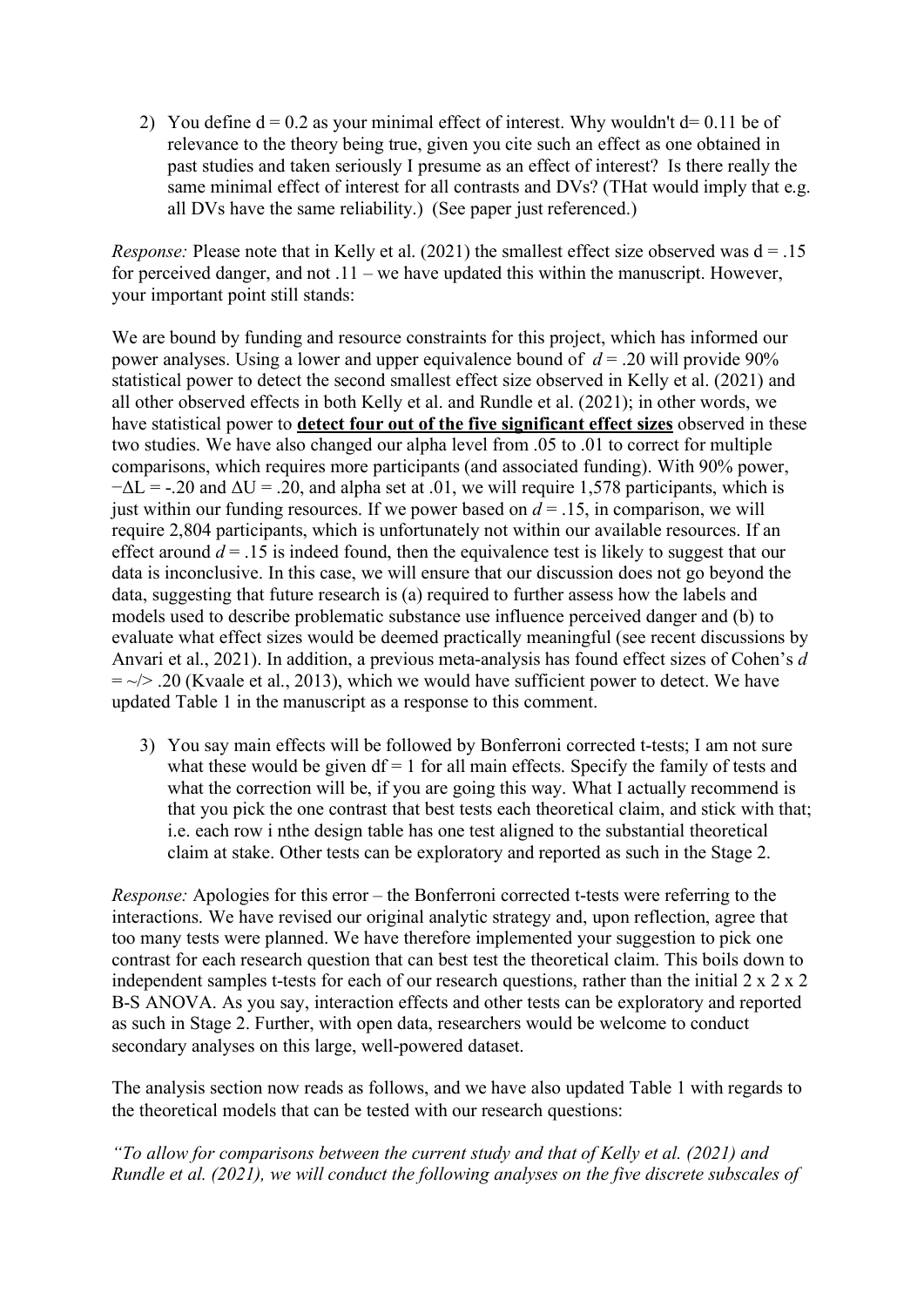*the Stigma & Attribution Assessment and the total score from the Personal & Perceived Public Stigma Measure. We will then conduct the same analyses on the reward and punishment indices of the Financial Discrimination Task.* 

*To assess RQ1, we will conduct independent t-tests to assess whether health condition (drug use vs. health concern) influences public stigma and discrimination.* 

*To assess RQ2, we will conduct independent t-tests to assess whether aetiological label (brain disease vs. problem) influences public stigma and discrimination. Here we will focus on the "drug use" health condition only.* 

*To assess RQ3, we will conduct independent t-tests to assess whether attributional judgement (low vs. high stability) influences public stigma and discrimination. Here we will focus on the "drug use" health condition only.* 

*Given the number of analyses, we will set a conservative alpha (p < .01) to denote statistical significance. Each test will be followed up with equivalence tests (see Dienes, 2021; Lakens, 2017) with detailed analyses reported in supplementary materials. Equivalence tests use the two one-sided tests procedure to statistically reject the presence of effects large enough to be considered worthwhile. We will use the upper and lower equivalence bounds of −ΔL = -.20 and ΔU = .20 based on the effect size that our design was sufficiently powered to detect. Equivalence will be asserted if, given*  $\alpha = 0.01$ *, the 99% confidence interval of the mean difference lies within this equivalence region and rejected if the 99% CI lies outside of this region.* 

## *Potential Exploratory Analyses*

*It is also possible that these factors may interact with each other (e.g., a 2-way interaction between aetiological label and attributional judgement for the drug use health condition); however, given the number of planned comparisons, interaction effects aligning with the research questions will be reported only within exploratory/supplementary analyses."*

4) There is some flexibility in drawing conclusions given a number of DVs are used. Is it possible at this point to relate different DVs to different theoretical questions, i.e. to make clear what conclusions you would draw given different patterns of outcome, and how that relates to the main theory?

*Response:* We felt that it was essential to include both the questionnaires from Rundle et al. (2021) and Kelly et al. (2021) in order to make direct comparisons but agree that without theoretical questions this can create some flexibility with regards to the conclusions. We have now amended both the Introduction and Table 1 to specifically state which theories our tests would support or contradict. For example, the mixed-blessings model (Haslam & Kvaale, 2015; Kvaale et al., 2013) suggests that the disease model of addiction can differentially influence discrete elements of stigma, such as decreased blame but increased prognostic optimism. Kelly et al.'s (2021) findings were in line with this, whereas Rundle et al. (2021) used a more general stigma questionnaire, so we will be able to pit the findings against this theory to suggest which measures are best suited to assessing whether the disease model influences public stigma towards problematic substance use (and whether or not our findings indeed support that theory).